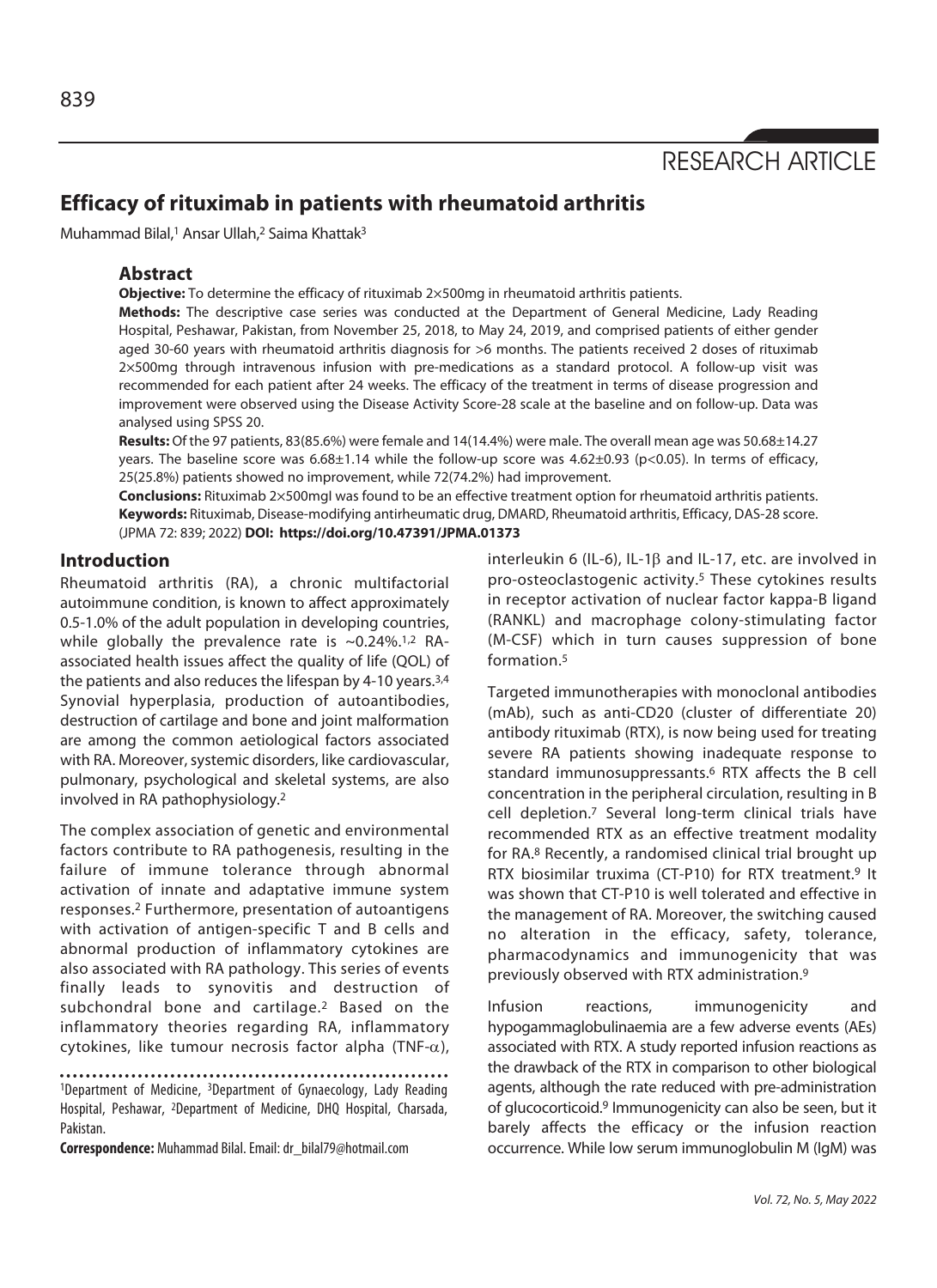observed, the malignancy and long-term risk of serious infections need to be further explored.10 Although internationally much work has been done to explore the treatment modalities with minimum AEs among RA patients, the results cannot be generalised due to difference in bone density, cost-effectiveness and treatment availability in Pakistan. The current study was planned to determine the efficacy of rituximab 2×500mg in RA patients.

## **Patients and Methods**

The descriptive case series was conducted at the Department of General Medicine, Lady Reading Hospital, Peshawar, Pakistan, from November 25, 2018, to May 24, 2019. After approval from the institutional ethics review board, the sample size was calculated using the World Health Organisation (WHO) STEPwise approach to Surveillance (STEPS) calculator,<sup>11</sup> keeping 95% confidence level with 5% margin of error. However, the sample size was inflated by 50% to cover up for dropouts and to increase the power of the study.

The sample was raised using non-probability consecutive sampling technique. Those included were patients aged 30-60 years irrespective of gender diagnosed with RA for >6 months. Those who had been previously treated with other biological immunosuppressants, like tocilizumab (Actemra), certolizumab (Cimzia), etanercept (Enbrel), adalimumab (Humira), anakinra (Kineret), abatacept (Orencia), infliximab (Remicade), rituximab (Rituxan), golimumab (Simponi) and tofacitinib (Xeljanz), were excluded.

Data was collected after taking written informed consent from each patient. Disease activity markers, such as monocyte chemotactic protein-1 (MCP-1) and erythrocyte sedimentation rate (ESR), were recorded before the treatment initiation through laboratory tests. The patients were assessed for RTX efficacy using the Disease Activity Score-28 (DAS-28).12 It was rated as very good, good, moderate and poor. Demographic and clinical characteristics, including age, gender, weight, height, body mass index (BMI), duration of RA, were recorded. In addition, the efficacy and tolerability of RTX therapy was assessed through an internally developed form.

RTX 2×500mg intravenous (IV) infusion was given to all patients on day 1, followed by the next one on day 15. Infusion was pre-medicated with IV methylprednisolone 100mg. Patient were advised to return for follow-up after 24 weeks. The DAS-28 value was taken at the baseline and then after 24 weeks at the follow-up visit.

The data was analysed using SPSS 20. Qualitative variables were presented as frequencies and percentages, while mean ± standard deviation was used for presenting quantitative variables. A paired sample t-Test was used to compare the pre- and post DAS-28 scores. Chi-square test and Fisher exact test were applied for determining the association between patients' characteristics and efficacy. P<0.05 was considered statistically significant.

## **Results**

Of the 97 patients, 83(85.6%) were female and 14(14.4%) were male patients. The overall mean age was 50.68±14.27 years. Mean BMI was 27.37±4.03 kg/m2 with 31(32.0%) patients being overweight and 27(27.8%) having normal weight. The disease duration in 41(42.3%) patients was 6-9 years, while 36(37.1%) were suffering from it for >9 years. In terms of efficacy, 25(25.8%) patients showed no improvement, while 72(74.2%) had improvement (Table-1). The baseline DAS-28 score was  $6.68\pm1.14$  while the follow-up score was  $4.62\pm0.93$ (p<0.05) (Figure).

The efficacy was stratified according to age, gender, BMI and duration of disease, and no significant association was observed (p>0.05) (Table-2).

**Table-1:** Patient demographics and baseline disease characteristics.

| <b>Variables</b><br>Sub-groups         |                   | <b>Mean</b> ±SD   |
|----------------------------------------|-------------------|-------------------|
| Mean Age (Years)                       |                   | $50.68 \pm 14.27$ |
| Weight (kg)                            |                   | $64.39 + 9.04$    |
| Height (cm)                            |                   | $153.52 + 4.90$   |
| BMI (kg/m <sup>2</sup> )               |                   | $27.37 + 4.03$    |
| <b>Duration of complaints (Months)</b> |                   | $8.59 \pm 2.68$   |
|                                        |                   | $n(\%)$           |
| Gender                                 | Male              | 14(14.4)          |
|                                        | Female            | 83(85.5)          |
| Age Groups                             | $<$ 35 years      | 14(14.4)          |
|                                        | 35 to 50 years    | 34(35.1)          |
|                                        | 50 to 65 years    | 32(33.0)          |
|                                        | $>65$ years       | 17(17.5)          |
| <b>BMI Classification</b>              | Underweight       | 2(2.1)            |
|                                        | Normal Weight     | 27(27.8)          |
|                                        | <b>Overweight</b> | 31(32.0)          |
|                                        | Class I obesity   | 19(19.6)          |
|                                        | Class II obesity  | 9(9.3)            |
|                                        | Class III obesity | 9(9.3)            |
| Efficacy                               | Very Good         | 8(8.2)            |
|                                        | Good              | 29(29.9)          |
|                                        | Moderate          | 35(36.1)          |
|                                        | Poor              | 25(25.8)          |
| <b>Duration of RA</b>                  | 0 to 3 years      | 4(4.1)            |
|                                        | 3 to 6 years      | 16(16.5)          |
|                                        | 6 to 9 years      | 41(42.3)          |
|                                        | Above 9 years     | 36(37.1)          |

\*BMI: Body mass index, RA: Rheumatoid arthritis, SD: Standard deviation.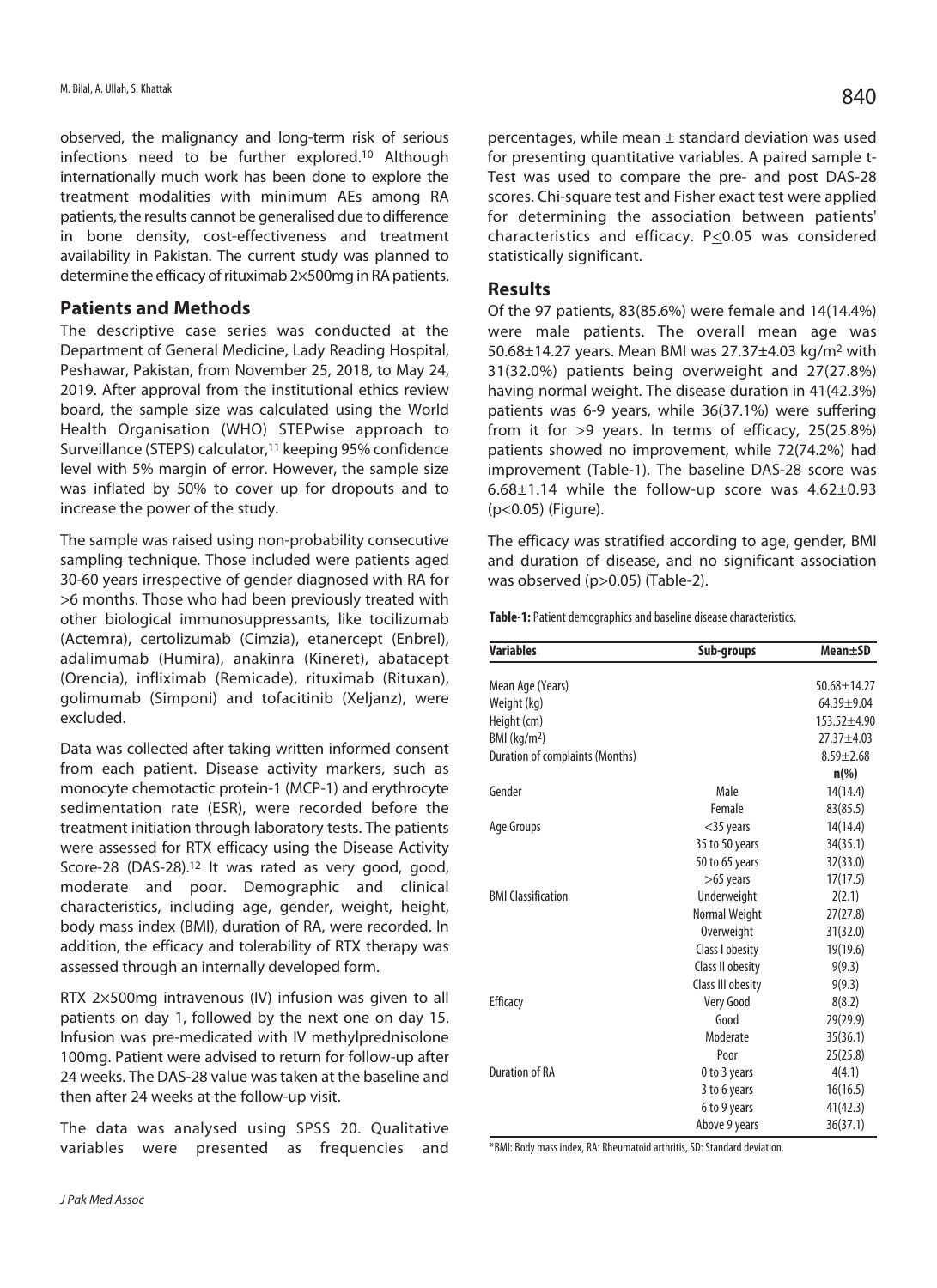| Table-2: Association between patient characteristics and Rituximab (RTX) efficacy. |
|------------------------------------------------------------------------------------|
|------------------------------------------------------------------------------------|

| <b>Variables</b>          |                   | <b>Efficacy</b> |    |               |      | P-value |
|---------------------------|-------------------|-----------------|----|---------------|------|---------|
|                           |                   | Very Good       |    | Good Moderate | Poor |         |
| Gender                    | Male              | 3               | 5  | 3             | 3    | 0.26    |
|                           | Female            | 5               | 24 | 32            | 22   |         |
| Age groups                | $<$ 35 years      | 2               | 3  | 8             | 1    | 0.61    |
|                           | 35 to 50 years    | 3               | 10 | 12            | 9    |         |
|                           | 50 to 65 years    | $\mathfrak z$   | 10 | 11            | 9    |         |
|                           | $>65$ years       | 1               | 6  | 4             | 6    |         |
| <b>BMI Classification</b> | Underweight       | 0               | 0  | 1             |      | 0.531   |
|                           | Normal Weight     | 3               | 6  | 12            | 6    |         |
|                           | Overweight        | $\overline{2}$  | 13 | 11            | 5    |         |
|                           | Class I obesity   | 2               | 7  | 6             | 4    |         |
|                           | Class II obesity  | 1               |    | 3             | 4    |         |
|                           | Class III obesity | 0               | 2  | 2             | 5    |         |
| <b>Duration of RA</b>     | 0 to 3 years      | 0               | 3  | 0             | 1    | 0.403   |
|                           | 3 to 6 years      |                 | 4  | 5             | 6    |         |
|                           | 6 to 9 years      | 4               | 10 | 19            | 8    |         |
|                           | Above 9 years     | 3               | 12 | 11            | 10   |         |

\*BMI: Body mass index, RA: Rheumatoid arthritis.

\*Values are given as frequency (n)

\*P-value<0.05 was considered significant.



**Figure:** Mean change in Disease Activity Score-28 (DAS-28) over time from baseline to follow-up visit (week 24).

## **Discussion**

The results of the present study indicated that a single course of RTX was effective for RA patients when the IV infusion was provided twice with a gap of 2 weeks. There was significant reduction in mean DAS-28 score from baseline to follow-up. Similar results have been reported earlier.<sup>13,14</sup>

RTX is distinct in its mode of action, and functions via B cell depletion, while other biological agents target T cells.15 Numerous studies support RTX in terms of efficacy,13,14 and 74.2% patients in the current study found RTX to be efficacious. A study indicated RTX as the accurate drug of choice with optimal efficacy and recommended it as the first biological disease-modifying antirheumatic drug

(bDMARD).16 No significant association was found between age, gender, BMI, duration of disease and efficacy among the RA in the current study. In contrast, a study reported that one of the prime factors behind failure to achieve a DAS <2.4 on initial therapy was increased BMI.17 Supported by another study, increasing BMI had a profound impact on DAS28 score, the obese RA patients had the DAS28 score of 0.23 while the normal-weight RA patients had a DAS28 score of 0.11, and these correlations were more common in females compared to males.18

The effectiveness of different doses of RTX in treating RA had been studied extensively, multiple phase 3 and phase 4 trials have tested the two different dosing schedules i.e. 2×500 mg and 1×1000 mg.19 These are the recommended doses of RTX, but ultra-low doses of RTX ( $\times$ 50 to  $\times$ 100 mg) have also been effective in treating RA based on a few case studies resulting in intense B cell depletion.20 In support of these evidences, an open label study had a sample of 14 RA patients provided with a single RTX dose (100 mg). Depletion in peripheral B-cell was observed after two weeks among 11 of the 14 cases.21 Based on the economic burden, low RTX dose is cost-effective, although its efficacy in comparison to higher dose is debatable and it has not gained much acceptance among the healthcare providers.22 RTX both in low and high doses is the least expensive bDMARD,23 where the cost of lower regime is further reduced almost by half of the higher doses.24 Being a developing country with limited healthcare resources and declining health status, the current study utilized RTX 2×500 mg to focus mainly on the efficacy of the drug and provide treatment via cost-effective regime.

The dosage of RTX 2×500 mg was well-tolerated, but RTX doses are associated with minor side-effects which mainly include mild to moderate infusion which can be prevented with glucocorticoids premedication.10 An RCT reported that infusion reactions were common in approximately 25% of the cases during the first course of RTX, coupled with symptoms, such as headache, itchiness, throat irritation, flushing, hypertension, rashes and pyrexia.25 The current study did not assess the sideeffects, which is a limitation, but IV methylprednisolone 100mg was given to prevent infusion reaction.

Further research is required comprising large dataset with RA patients from different health sectors of Pakistan in order to represent more relevant statistics regarding the efficacy of the drug in the local population. The efficacy was assessed using an internally developed proforma which has limited the validity of the treatment outcomes. The study focused on only 1 treatment group when comparative efficacy needed to be checked in order to explore treatment options ensuring fast recovery, efficacy and cost-effectiveness. Inter